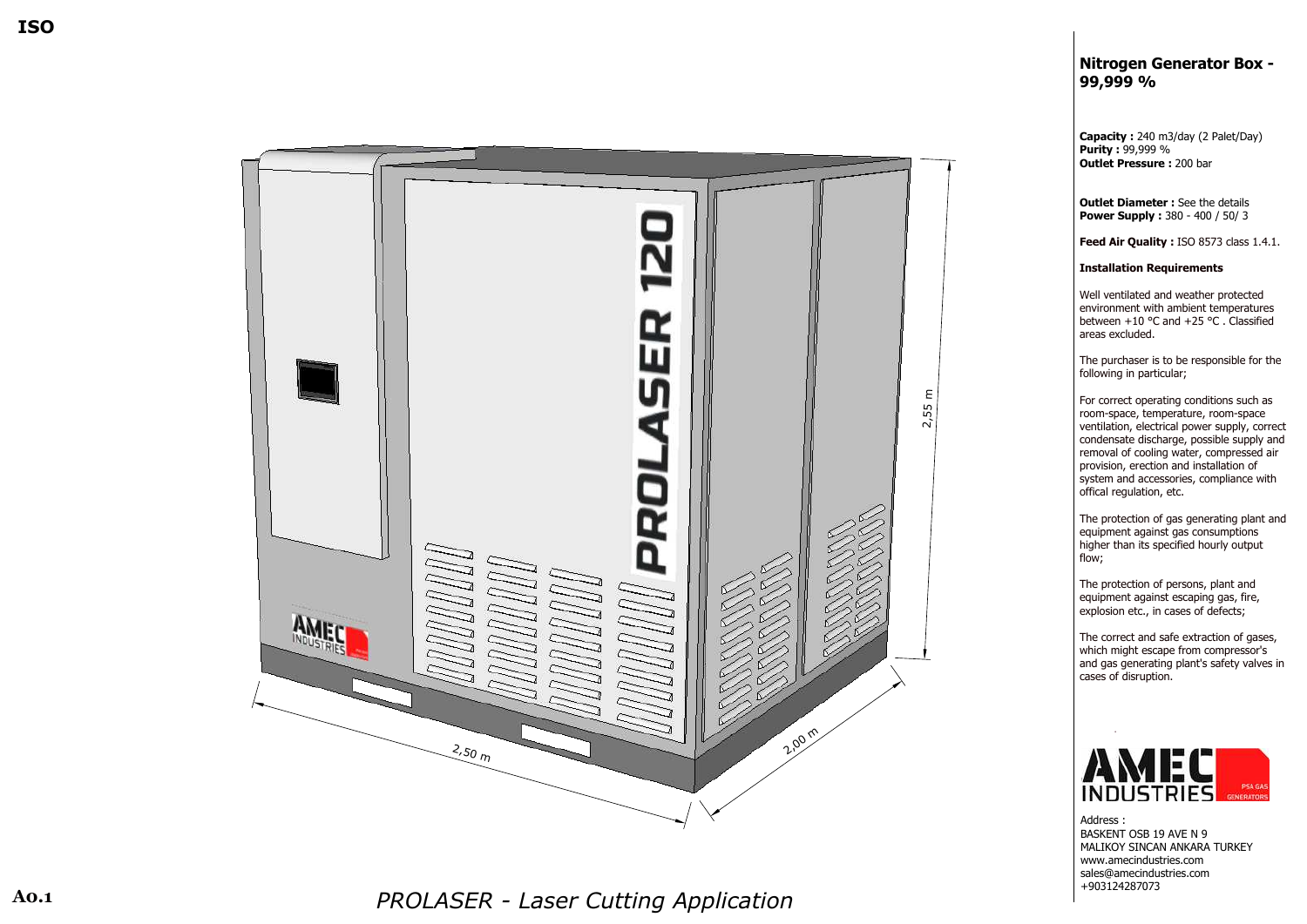*P RRESPONDENT CONTINUES PROLASER - Laser Cutting Application* 

## **N i Nitrogen Generator P r**  $\blacksquare$  **Prolaser 120 - 99,999 %**

**capacity :** 240 m3/day (2 Palet/Day) **i Purity** : 99,999 % **l Outlet Pressure :** 200 bar

**l Outlet Diameter** : See the details **P e l Power Supply** : 380 - 400 / 50/ 3

> **F**F **F F F eed Air Quality :** ISO 8573 class 1.4.1.

**I l** Installation Requirements

l Well ventilated and weather protecte Well ventilated and weather protected<br>environment with ambient temperatures <u>base of the state of the state of the state of the state of the state of the state of the state of the state of the state of the state of the state of the state of the state of the state of the state of the state of the s</u> between  $+10$  °C and  $+25$  °C . Classified<br>areas excluded. e areas excluded.

**The Community of the Community of The Community** I The purchaser is to be responsible for the for the contract of the contract of the contract of the contract of the contract of the contract of the contract of l following in particular;

For the state of the state of the state of the state of the state of the state of the state of the state of the of the contract of the contract of the contract of the contract of the contract of the contract of the contract of the contract of the contract of the contract of the contract of the contract of the contract of the contrac | For correct operating conditions such as <u>ranski komunisti i pove</u>dalje i predstava i postava i postava i postava i postava i postava i postava i postava of the contract of the contract of the contract of the contract of the contract of the contract of the contract of the contract of the contract of the contract of the contract of the contract of the contract of the contrac | room-space, temperature, room-space version and the state of the state of the state of the state of the state of the state of the state of the state of the state of the state of the state of the state of the state of the state of the state of the state of th en de la contrata de la Ve ventilation, electrical power supply, correct contract the contract of the contract of the contract of the contract of the contract of the contract of the c of the contract of the contract of the contract of the contract of the contract of the contract of the contract of the contract of the contract of the contract of the contract of the contract of the contract of the contrac condensate discharge, possible supply and <u>ranski komunisti i pove</u>dalje i predstava i postava i postava i postava i postava i postava i postava i postava en de la contrata de la presión de la presión de la presión de la presión de la presión de la presión de la pr are moval of cooling water, compressed air personal property of the property of the property of the property of the property of the property of the proper | provision, erection and installation of s and the state of the state of the state of the state of the state of the state of the state of the state of the state of the state of the state of the state of the state of the state of the state of the state of the stat system and accessories, compliance with o a contra a contra a contra a contra a contra a contra a contra a contra a contra a contra a contra a contra offical regulation, etc.

**The Community of the Community of The Community** The protection of gas generating plant and e de la contrada de la contrada de la contrada de la contrada de la contrada de la contrada de la contrada de additions are also consumptions and the equipment against gas consumptions hair anns an t-Indian anns an t-Indian anns an t-Indian anns an t-Indian anns an t-Indian anns an t-Indian ann I higher than its specified hourly output ta di sensita di Indonesia di Indonesia di Indonesia di Indonesia di Indonesia di Indonesia di Indonesia di In denotes the contract of the state of the state of the state of the state of the state of the state of the state of the state of the state of the state of the state of the state of the state of the state of the state of the

**The Community of the Community of The Community** The protection of persons, plant and e de la contrada de la contrada de la contrada de la contrada de la contrada de la contrada de la contrada de equipment against escaping gas, fire, e de la contrada de la contrada de la contrada de la contrada de la contrada de la contrada de la contrada de explosion etc., in cases of defects;

**The Community of the Community of The Community** The correct and safe extraction of gases, which might escape from compressor's a di sebagai kacamatan ing Kabupatèn Kabupatèn Kabupatèn Kabupatèn Kabupatèn Kabupatèn Kabupatèn Ka and gas generating plant's safety valves in contract the contract of the contract of the contract of the contract of the contract of the contract of the c a di sebagai kacamatan ing Kabupatèn Kabupatèn Ka ass of disruption.



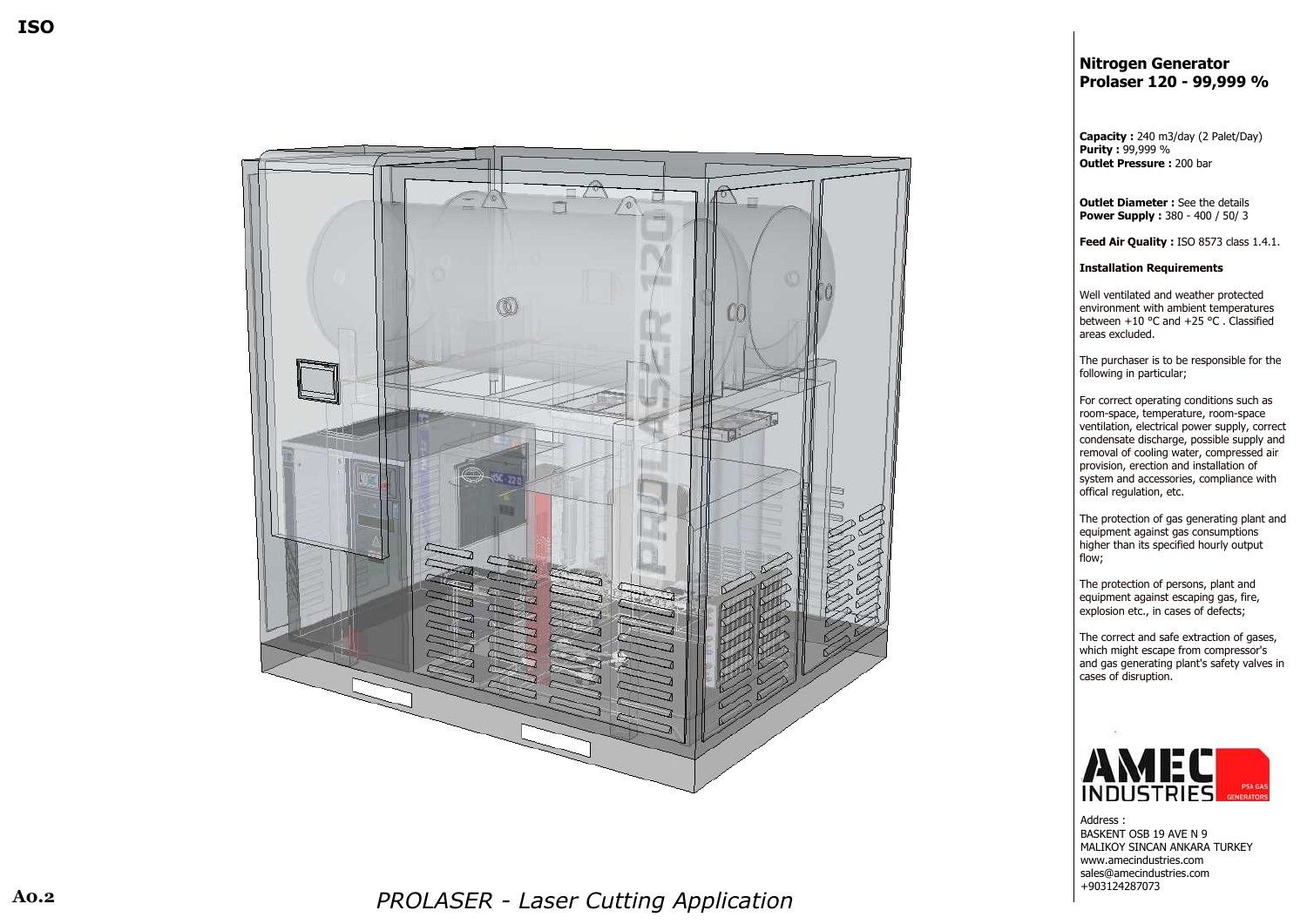# **N i** Nitrogen Generator Box -

**C capacity :** 240 m3/day (2 Palet/Day) **P i Purity** : 99,999 % **O l Outlet Pressure :** 200 bar

**O l Outlet Diameter** : See the details **P bower Supply :** 380 - 400 / 50/ 3

> **F**F **F F F eed Air Quality :** ISO 8573 class 1.4.1.

**I l** Installation Requirements

l Well ventilated and weather protecte Well ventilated and weather protected<br>environment with ambient temperatures na ang pangalang na kalawang kalendaryon ng Pangalang Kabupatèn Kabupatèn Kabupatèn Kabupatèn Kabupatèn Kabupa <u>base of the state of the state of the state of the state of the state of the state of the state of the state of the state of the state of the state of the state of the state of the state of the state of the state of the s</u> between  $+10$  °C and  $+25$  °C . Classified<br>areas excluded. e areas excluded.

**The Community of the Community of The Community** I The purchaser is to be responsible for the for the contract of the contract of the contract of the contract of the contract of the contract of the contract of l following in particular;

For the state of the state of the state of the state of the state of the state of the state of the state of the of the contract of the contract of the contract of the contract of the contract of the contract of the contract of the contract of the contract of the contract of the contract of the contract of the contract of the contrac | For correct operating conditions such as <u>ranski komunisti i pove</u>dalje i predstava i postava i postava i postava i postava i postava i postava i postava of the contract of the contract of the contract of the contract of the contract of the contract of the contract of the contract of the contract of the contract of the contract of the contract of the contract of the contrac | room-space, temperature, room-space version and the state of the state of the state of the state of the state of the state of the state of the state of the state of the state of the state of the state of the state of the state of the state of the state of th en de la contrata de la Ve ventilation, electrical power supply, correct contract the contract of the contract of the contract of the contract of the contract of the contract of the c of the contract of the contract of the contract of the contract of the contract of the contract of the contract of the contract of the contract of the contract of the contract of the contract of the contract of the contrac condensate discharge, possible supply and <u>ranski komunisti i pove</u>dalje i predstava i postava i postava i postava i postava i postava i postava i postava en de la contrata de la presión de la presión de la presión de la presión de la presión de la presión de la pr are moval of cooling water, compressed air personal property of the property of the property of the property of the property of the property of the proper | provision, erection and installation of s and the state of the state of the state of the state of the state of the state of the state of the state of the state of the state of the state of the state of the state of the state of the state of the state of the stat system and accessories, compliance with o a contra a contra a contra a contra a contra a contra a contra a contra a contra a contra a contra a contra offical regulation, etc.

**The Community of the Community of The Community** The protection of gas generating plant and e de la contrada de la contrada de la contrada de la contrada de la contrada de la contrada de la contrada de additions are also consumptions and the equipment against gas consumptions hair anns an t-Indian anns an t-Indian anns an t-Indian anns an t-Indian anns an t-Indian anns an t-Indian ann I higher than its specified hourly output ta di sensita di Indonesia di Indonesia di Indonesia di Indonesia di Indonesia di Indonesia di Indonesia di In denotes the contract of the state of the state of the state of the state of the state of the state of the state of the state of the state of the state of the state of the state of the state of the state of the state of the

**The Community of the Community of The Community** The protection of persons, plant and e de la contrada de la contrada de la contrada de la contrada de la contrada de la contrada de la contrada de equipment against escaping gas, fire, e de la contrada de la contrada de la contrada de la contrada de la contrada de la contrada de la contrada de explosion etc., in cases of defects;

**The Community of the Community of The Community** The correct and safe extraction of gases, where the contract of the contract of the contract of the contract of the contract of the contract of the contract of the contract of the contract of the contract of the contract of the contract of the contract of the cont which might escape from compressor's a di sebagai kacamatan ing Kabupatèn Kabupatèn Kabupatèn Kabupatèn Kabupatèn Kabupatèn Kabupatèn Ka and gas generating plant's safety valves in contract the contract of the contract of the contract of the contract of the contract of the contract of the c a di sebagai kacamatan ing Kabupatèn Kabupatèn Ka ass of disruption.





*P RRESPONDENT CONTINUES PROLASER - Laser Cutting Application*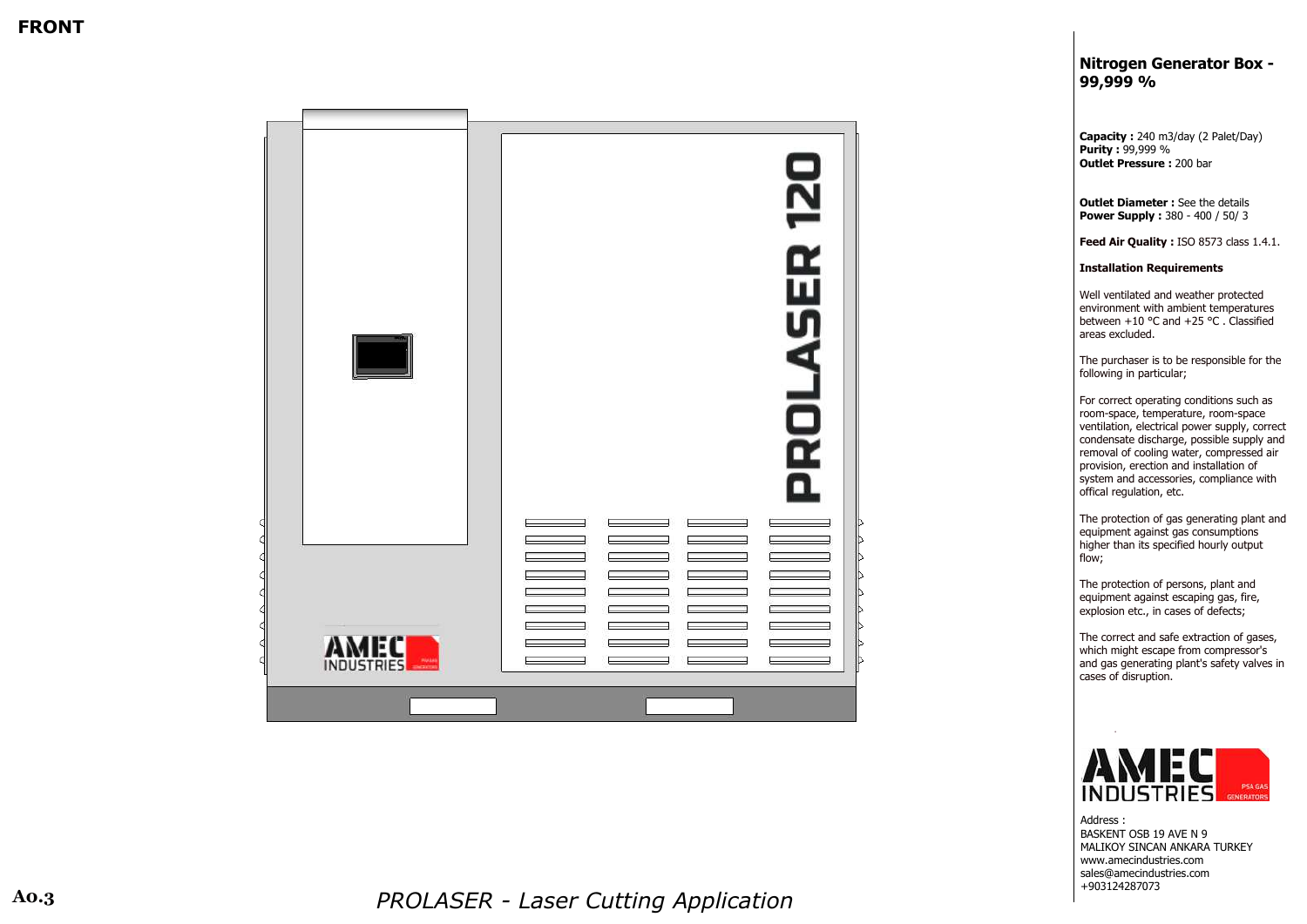**O l Outlet Diameter** : See the details **P bower Supply :** 380 - 400 / 50/ 3

> **F**F **F F F eed Air Quality :** ISO 8573 class 1.4.1.

## **N i** Nitrogen Generator Box -**9**

**C capacity :** 240 m3/day (2 Palet/Day) **P i Purity** : 99,999 % **O l Outlet Pressure :** 200 bar



**I l** Installation Requirements

W<sub>1</sub> and the contract of the contract of the contract of the contract of the contract of the contract of the contract of the contract of the contract of the contract of the contract of the contract of the contract of the c l Well ventilated and weather protecte Well ventilated and weather protected<br>environment with ambient temperatures na ang pangalang na pangalang kanang kanang kanang kanang kanang kanang kanang kanang kanang kanang kanang kan <u>base of the state of the state of the state of the state of the state of the state of the state of the state of the state of the state of the state of the state of the state of the state of the state of the state of the s</u> between  $+10$  °C and  $+25$  °C . Classified<br>areas excluded. e areas excluded.

> **The Community of the Community of The Community** I The purchaser is to be responsible for the for the contract of the contract of the contract of the contract of the contract of the contract of the contract of late following in particular;

For the state of the state of the state of the state of the state of the state of the state of the state of the of the contract of the contract of the contract of the contract of the contract of the contract of the contract of the contract of the contract of the contract of the contract of the contract of the contract of the contrac | For correct operating conditions such as <u>ranski komunisti i pove</u>dalje i predstava i postava i postava i postava i postava i postava i postava i postava of the contract of the contract of the contract of the contract of the contract of the contract of the contract of the contract of the contract of the contract of the contract of the contract of the contract of the contrac | room-space, temperature, room-space version and the state of the state of the state of the state of the state of the state of the state of the state of the state of the state of the state of the state of the state of the state of the state of the state of th en de la contrata de la Ve ventilation, electrical power supply, correct contract the contract of the contract of the contract of the contract of the contract of the contract of the c of the contract of the contract of the contract of the contract of the contract of the contract of the contract of the contract of the contract of the contract of the contract of the contract of the contract of the contrac condensate discharge, possible supply and <u>ranski komunisti i pove</u>dalje i predstava i postava i postava i postava i postava i postava i postava i postava en de la contrata de la presión de la presión de la presión de la presión de la presión de la presión de la pr are moval of cooling water, compressed air personal property of the property of the property of the property of the property of the property of the proper | provision, erection and installation of s and the state of the state of the state of the state of the state of the state of the state of the state of the state of the state of the state of the state of the state of the state of the state of the state of the stat system and accessories, compliance with o a contra a contra a contra a contra a contra a contra a contra a contra a contra a contra a contra a contra offical regulation, etc.

**The Community of the Community of The Community** The protection of gas generating plant and e de la contrada de la contrada de la contrada de la contrada de la contrada de la contrada de la contrada de additions are also consumptions and the equipment against gas consumptions hair anns an t-Indian anns an t-Indian anns an t-Indian anns an t-Indian anns an t-Indian anns an t-Indian ann I higher than its specified hourly output ta di sensita di Indonesia di Indonesia di Indonesia di Indonesia di Indonesia di Indonesia di Indonesia di In denotes the contract of the state of the state of the state of the state of the state of the state of the state of the state of the state of the state of the state of the state of the state of the state of the state of the

**The Community of the Community of The Community** The protection of persons, plant and e de la contrada de la contrada de la contrada de la contrada de la contrada de la contrada de la contrada de equipment against escaping gas, fire, e de la contrada de la contrada de la contrada de la contrada de la contrada de la contrada de la contrada de explosion etc., in cases of defects;

**The Community of the Community of The Community** The correct and safe extraction of gases, where the contract of the contract of the contract of the contract of the contract of the contract of the contract of the contract of the contract of the contract of the contract of the contract of the contract of the cont which might escape from compressor's a di sebagai kacamatan ing Kabupatèn Kabupatèn Kabupatèn Kabupatèn Kabupatèn Kabupatèn Kabupatèn Ka and gas generating plant's safety valves in contract the contract of the contract of the contract of the contract of the contract of the contract of the c a di sebagai kacamatan ing Kabupatèn Kabupatèn Ka ass of disruption.



*P RRESPONDENT CONTINUES PROLASER - Laser Cutting Application* 

**B BACK**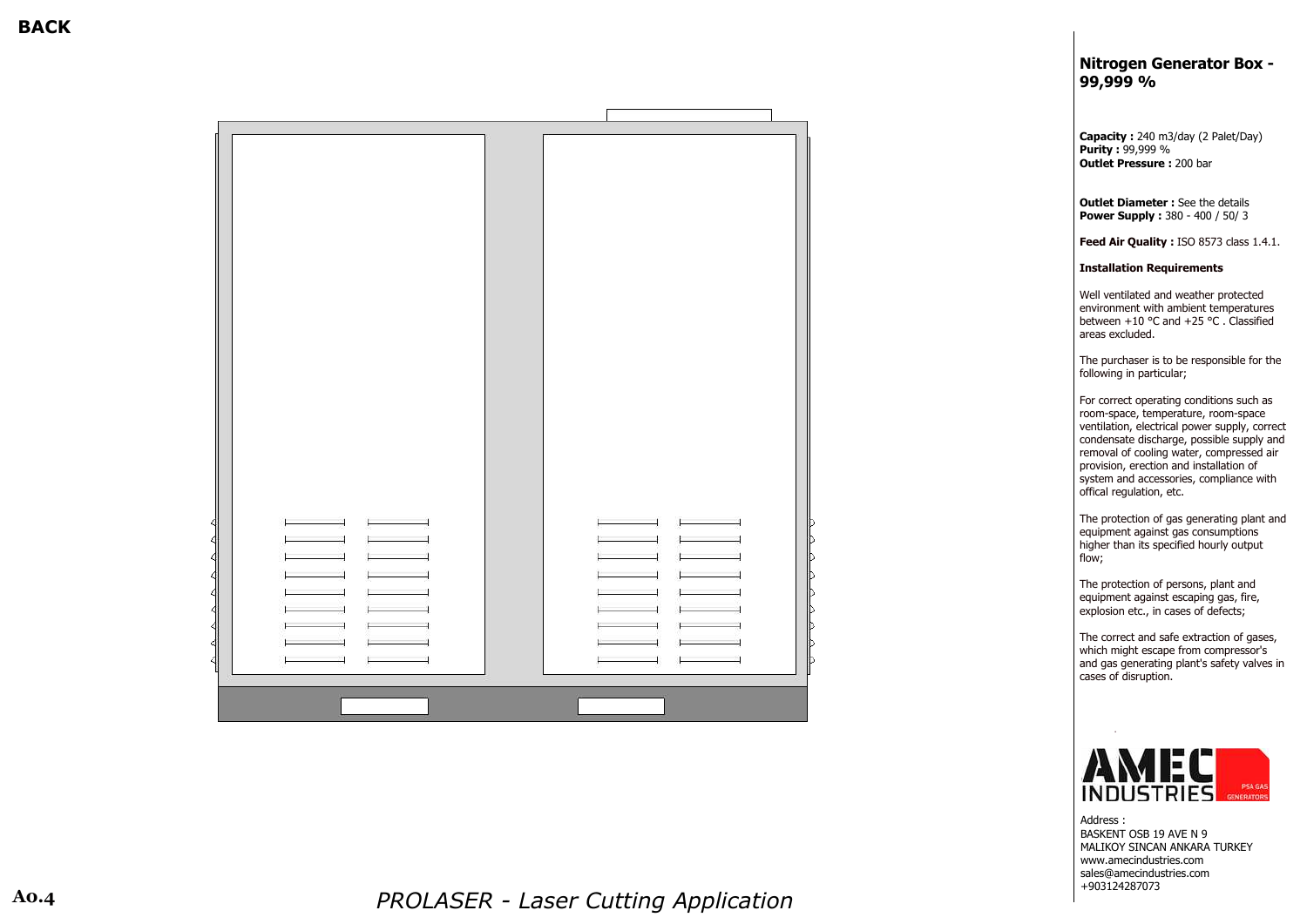**O l Outlet Diameter** : See the details **P bower Supply :** 380 - 400 / 50/ 3

> **F**F **F F F eed Air Quality :** ISO 8573 class 1.4.1.

## **N i** Nitrogen Generator Box -**9 9 , 9 9 9 %**

**C capacity :** 240 m3/day (2 Palet/Day) **P i Purity** : 99,999 % **O l Outlet Pressure :** 200 bar

**I l** Installation Requirements

W<sub>1</sub> and the contract of the contract of the contract of the contract of the contract of the contract of the contract of the contract of the contract of the contract of the contract of the contract of the contract of the c l Well ventilated and weather protecte Well ventilated and weather protected<br>environment with ambient temperatures na ang pangalang na pangalang kanang kanang kanang kanang kanang kanang kanang kanang kanang kanang kanang kan <u>base of the state of the state of the state of the state of the state of the state of the state of the state of the state of the state of the state of the state of the state of the state of the state of the state of the s</u> between  $+10$  °C and  $+25$  °C . Classified<br>areas excluded. e areas excluded.

> **The Community of the Community of The Community** I The purchaser is to be responsible for the for the contract of the contract of the contract of the contract of the contract of the contract of the contract of late following in particular;

For the state of the state of the state of the state of the state of the state of the state of the state of the of the contract of the contract of the contract of the contract of the contract of the contract of the contract of the contract of the contract of the contract of the contract of the contract of the contract of the contrac | For correct operating conditions such as <u>ranski komunisti i pove</u>dalje i predstava i postava i postava i postava i postava i postava i postava i postava of the contract of the contract of the contract of the contract of the contract of the contract of the contract of the contract of the contract of the contract of the contract of the contract of the contract of the contrac | room-space, temperature, room-space version and the state of the state of the state of the state of the state of the state of the state of the state of the state of the state of the state of the state of the state of the state of the state of the state of th en de la contrata de la Ve ventilation, electrical power supply, correct contract the contract of the contract of the contract of the contract of the contract of the contract of the c of the contract of the contract of the contract of the contract of the contract of the contract of the contract of the contract of the contract of the contract of the contract of the contract of the contract of the contrac condensate discharge, possible supply and <u>ranski komunisti i pove</u>dalje i predstava i postava i postava i postava i postava i postava i postava i postava en de la contrata de la presión de la presión de la presión de la presión de la presión de la presión de la pr are moval of cooling water, compressed air personal property of the property of the property of the property of the property of the property of the proper | provision, erection and installation of s and the state of the state of the state of the state of the state of the state of the state of the state of the state of the state of the state of the state of the state of the state of the state of the state of the stat system and accessories, compliance with o a contra a contra a contra a contra a contra a contra a contra a contra a contra a contra a contra a contra offical regulation, etc.

**The Community of the Community of The Community** The protection of gas generating plant and e de la contrada de la contrada de la contrada de la contrada de la contrada de la contrada de la contrada de additions are also consumptions and the equipment against gas consumptions hair anns an t-Indian anns an t-Indian anns an t-Indian anns an t-Indian anns an t-Indian anns an t-Indian ann I higher than its specified hourly output ta di sensita di Indonesia di Indonesia di Indonesia di Indonesia di Indonesia di Indonesia di Indonesia di In denotes the contract of the state of the state of the state of the state of the state of the state of the state of the state of the state of the state of the state of the state of the state of the state of the state of the

**The Community of the Community of The Community** The protection of persons, plant and e de la contrada de la contrada de la contrada de la contrada de la contrada de la contrada de la contrada de equipment against escaping gas, fire, e de la contrada de la contrada de la contrada de la contrada de la contrada de la contrada de la contrada de explosion etc., in cases of defects;

**The Community of the Community of The Community** The correct and safe extraction of gases, where the contract of the contract of the contract of the contract of the contract of the contract of the contract of the contract of the contract of the contract of the contract of the contract of the contract of the cont which might escape from compressor's a di sebagai kacamatan ing Kabupatèn Kabupatèn Kabupatèn Kabupatèn Kabupatèn Kabupatèn Kabupatèn Ka and gas generating plant's safety valves in contract the contract of the contract of the contract of the contract of the contract of the contract of the c and a structure of the structure of the structure of the structure of the structure of the structure of the st ass of disruption.



*P RRESPONDENT CONTINUES PROLASER - Laser Cutting Application* 

**R I** RIGHT